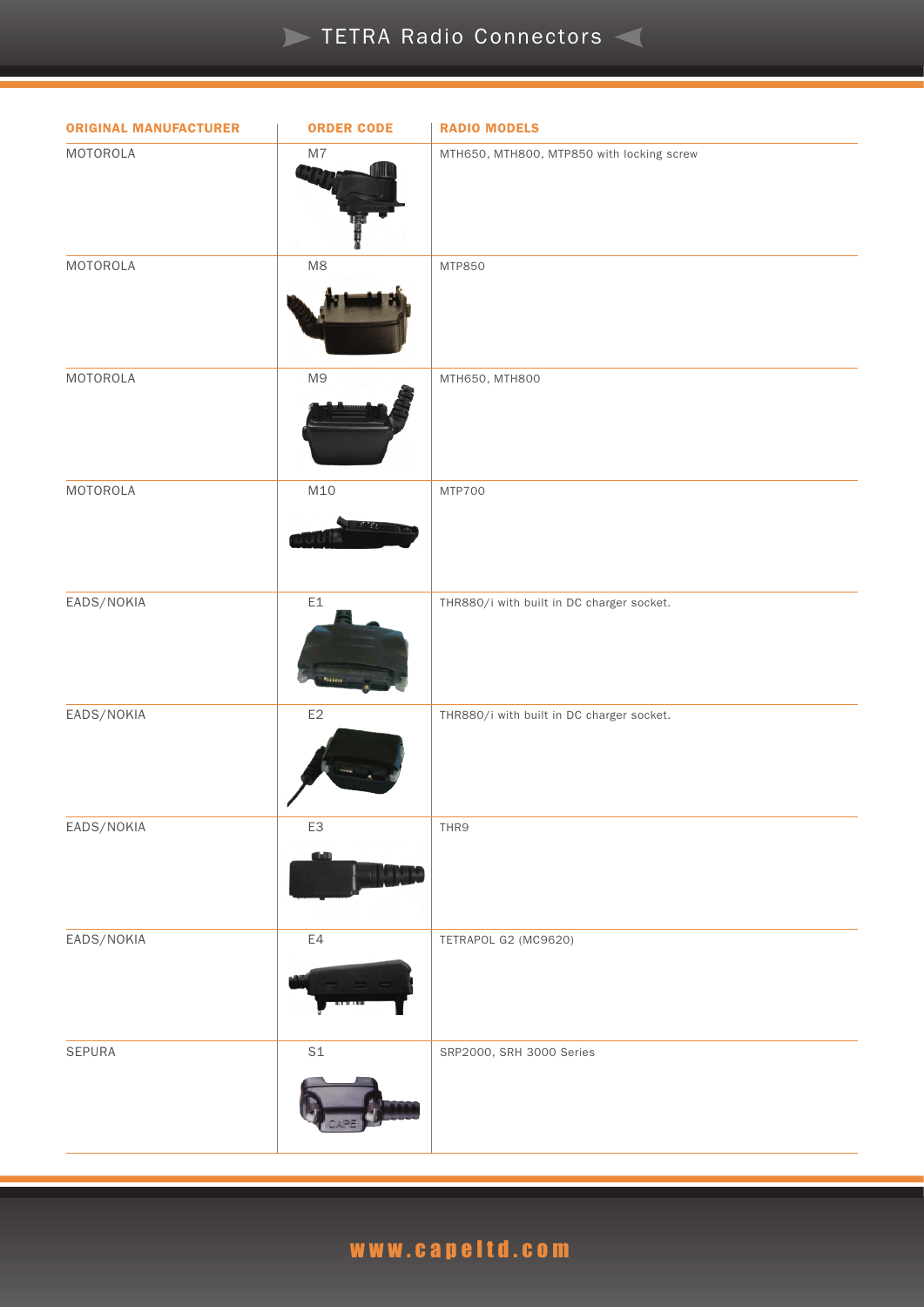### **TETRA & PMR Radio Connectors**

| <b>ORIGINAL MANUFACTURER</b> | <b>ORDER CODE</b> | <b>RADIO MODELS</b>                                                                                                                                                                                                                                                                                                                                                                                                                                |
|------------------------------|-------------------|----------------------------------------------------------------------------------------------------------------------------------------------------------------------------------------------------------------------------------------------------------------------------------------------------------------------------------------------------------------------------------------------------------------------------------------------------|
| <b>SEPURA</b>                | S2                | SRP2000, SRH 3000 Series                                                                                                                                                                                                                                                                                                                                                                                                                           |
| <b>SEPURA</b>                | S <sub>3</sub>    | STP8000                                                                                                                                                                                                                                                                                                                                                                                                                                            |
| KENWOOD/RELM                 | K1                | TK2102 (Power Pro), TK2130 (Pro Talk XLS), TK3130 (Pro Talk XLS),<br>TK220, TK240, TK248, TK250, TK260, TK260G, TK270, TK270G, TK308,<br>TK2100 (Pro Talk), TK2200 (Pro Talk), TK3100 (Pro Talk), TK3200<br>(Pro Talk), TK3201 (Pro Talk), TK3202 (Pro Power), TK3131 (Free Talk XLS),<br>TK320, TK340, TK340D, TK348, TK350, TK353, TK360, TK360G, TK370,<br>TK370G, TK372, TK3101 (Free Talk XL), TK372G, TK373, TK430, TK431,<br>TK2160, TK3160 |
| <b>KENWOOD</b>               | K <sub>2</sub>    | TK2140, TK3140, TK3180, TK280, TK380, TK480, TK481, TK190,<br>TK290, TK390, TK2180, TK3180, TK3212, TK2212, TK5210, TK190,<br>TK5400, NEXEDGE, NX200/300                                                                                                                                                                                                                                                                                           |
| MOTOROLA                     | M1                | CP88, CP100, CP150, CP200, CT150, CT250, CT450, CT450LS,<br>GP2000, GP300, GP308, GP68, GP88, BC120, GTI, GTX, LTS2000,<br>PR400, P040, P080, P110, PII215, P1225LS, PR03150, SP10,<br>SP21, SP50, XTN446, XTN500, XTN600, XV1100, XV2100,<br>XU1100, XU2100, XU2600, VL130, VL50, MAG ONE/BPR40                                                                                                                                                   |
| MOTOROLA                     | M <sub>2</sub>    | GP1280, GP140, GP320, GP328, GP329, GP338, GP339, GP340,<br>GP360, GP380, GP640, GP650, GP680, HT1250, HT1250LS,<br>HT1550, HT1550XLS, HT750, MTX8250, MTX8250LS, MTX850,<br>MTX850LS, MTX9250, MTX950, PR05150, PR05350, PR05450,<br>PR05550, PR05750, PR07150, PR07350, PR07450, PR07550,<br>PR09150, PTX700, PTX760, PTX780                                                                                                                     |
| MOTOROLA/RELM                | M3                | MOTOROLA: EX500, EX600, GL2000, GP328PLUS, GP344, GP388,<br>PRO5150 ELITE MULTIPIN with LOCKING SCREW<br>RELM:RPV3000, RPV3600, RPU3000, RPU3600                                                                                                                                                                                                                                                                                                   |
| MOTOROLA/EF JOHNSON          | M4                | MOTOROLA: GP900, GP9000, HT1000, JT1000, MT2000, MTS2000,<br>MTX8000, MTX838, MTX838, MTX900, MTX9000, MTX960, MTX-LS,<br>XTS2500, XTS3000ASTRO, XTS3500, XTS5000, XTS3000<br>EF JOHNSON: 51SL, 5000 SERIES, 5100 SERIES, 7700 SERIES                                                                                                                                                                                                              |
| MOTOROLA                     | M <sub>5</sub>    | 3.5mm straight stereo, VISAR Series                                                                                                                                                                                                                                                                                                                                                                                                                |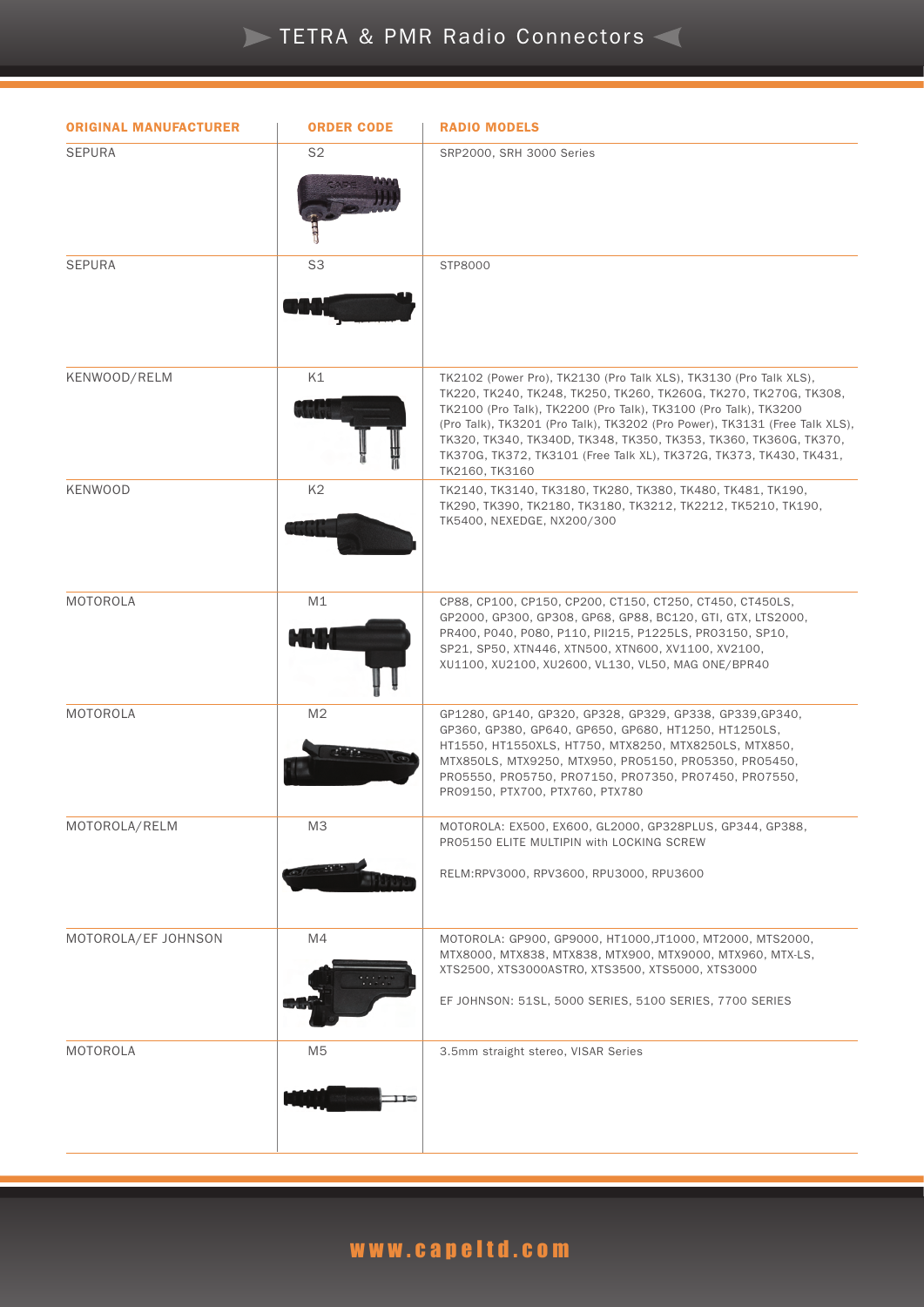#### **PMR Radio Connectors**

| <b>ORIGINAL MANUFACTURER</b> | <b>ORDER CODE</b>       | <b>RADIO MODELS</b>                                                                                                                                                                                                                                              |
|------------------------------|-------------------------|------------------------------------------------------------------------------------------------------------------------------------------------------------------------------------------------------------------------------------------------------------------|
| MOTOROLA                     | M <sub>6</sub><br>GREET | MOTOROLA TBRO                                                                                                                                                                                                                                                    |
| <b>HRS</b>                   | HR6                     | Hirose 6 pin                                                                                                                                                                                                                                                     |
| MACOM                        | MC1                     | Jaguar 700P, P7100, P7130, P7150, P7170, P5100, P5130, P5150                                                                                                                                                                                                     |
| <b>MACOM</b>                 | MC <sub>2</sub>         | LPE 200 PRISM                                                                                                                                                                                                                                                    |
| SIMOCO                       | SIM1                    | SIMOCO SRP SERIES                                                                                                                                                                                                                                                |
| <b>HYT</b>                   | HY1                     | HYT TC500, HYT 2100, TC500, TC600, TC610, TC620, TC700,<br>TC1600, TC2100                                                                                                                                                                                        |
| ICOM/MAXON/RITRON/VERTEX     | 1                       | ICOM: F3, F3S, F4, F4S, F4TR, F10, F20, H2, H6, J12, M5, U12, U16,<br>4008, 4088A, ALL ICOM DUAL PIN AMATEUR RADIOS<br>MAXON: SL25, SL55, SP100, SP120, SP130, SP140<br>RITRON: PATRIOT SERIES RTX, SST, JOBCOM SMX, MBX<br>VERTEX: VX200, VX500, VX510, VX520UD |
| ICOM                         | 13                      | ICOM F30G, F30GT, F30GS, F31G, F31GS, F31GT, F40G, F40GS, F40GT,<br>F41G, F50, F51F60, F70, F80, M87/88                                                                                                                                                          |
| ICOM                         | 12                      | F3G, F3GS, F4G, F4GS, F11, F11S, F14, F14S, F15, F21, F21S, F22, F24,<br>F24S, F31, F33, F43                                                                                                                                                                     |